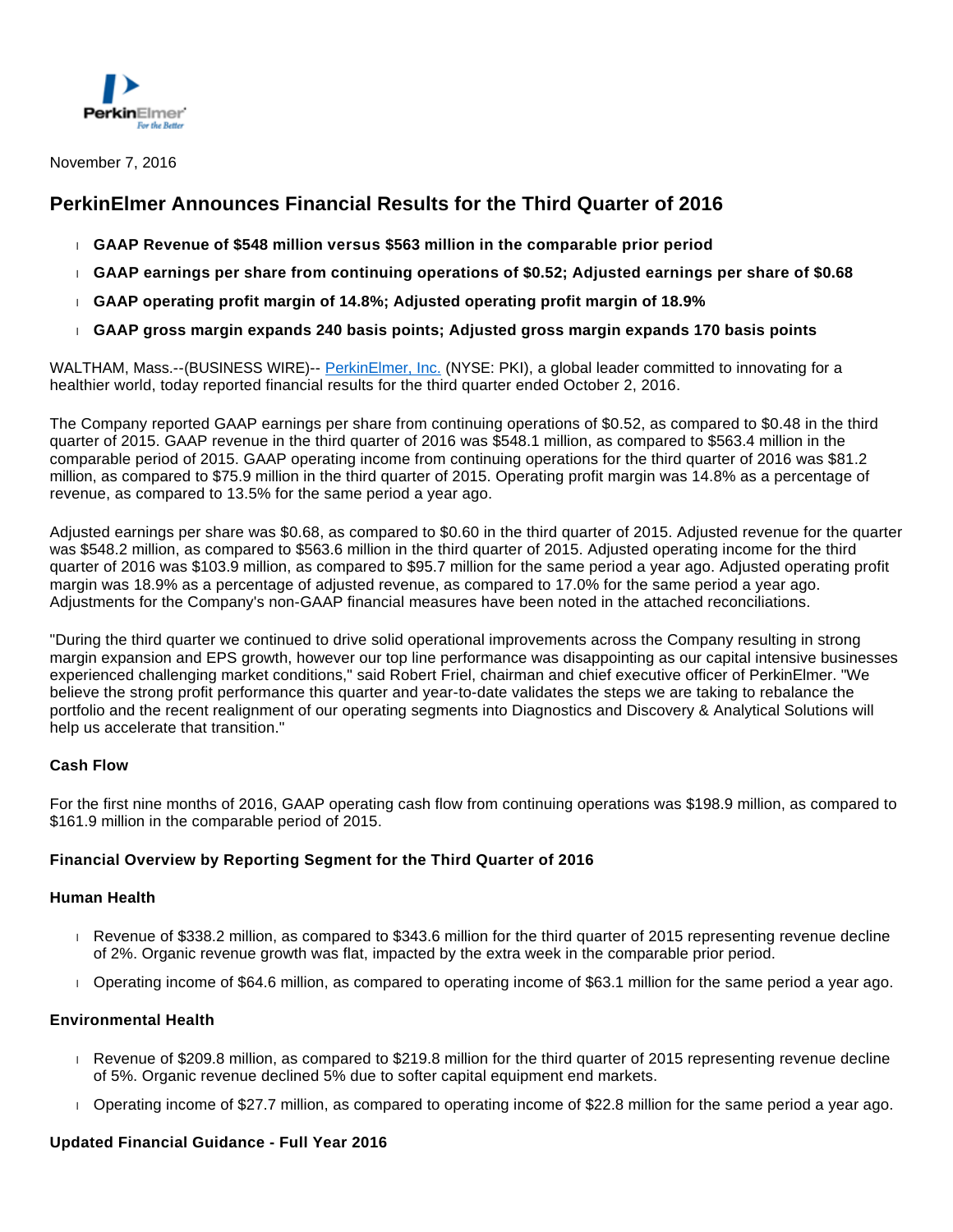For the full year 2016, the Company is narrowing its previous guidance of GAAP earnings per share from continuing operations to a new range of \$2.24 to \$2.26 and on a non-GAAP basis, which is expected to include the adjustments noted in the attached reconciliation, adjusted earnings per share of \$2.75 to \$2.77.

#### **Conference Call Information**

The Company will discuss its third quarter results and its outlook for business trends in a conference call on November 7, 2016 at 5:00 p.m. Eastern Time. To access the call, please dial (541) 797-2422 prior to the scheduled conference call time and provide the access code 85694495.

A live audio webcast of the call will be available on the *[Investor](http://cts.businesswire.com/ct/CT?id=smartlink&url=http%3A%2F%2Fwww.perkinelmer.com%2Fcorporate%2Finvestors%2F&esheet=51455639&newsitemid=20161107006458&lan=en-US&anchor=Investor&index=2&md5=f5eb25d8e71cf9af420f3711da520533)* section of the Company's Web site, [www.perkinelmer.com.](http://cts.businesswire.com/ct/CT?id=smartlink&url=http%3A%2F%2Fwww.perkinelmer.com&esheet=51455639&newsitemid=20161107006458&lan=en-US&anchor=www.perkinelmer.com&index=3&md5=07f33d3341efbccab1f0fc45fc2c22c0) Please go to the site at least 15 minutes prior to the call in order to register, download, and install any necessary software. An archived version of the webcast will be posted on the Company's Web site for a two week period beginning approximately two hours after the call.

#### **Use of Non-GAAP Financial Measures**

In addition to financial measures prepared in accordance with generally accepted accounting principles (GAAP), this earnings announcement also contains non-GAAP financial measures. The reasons that we use these measures, a reconciliation of these measures to the most directly comparable GAAP measures, and other information relating to these measures are included below following our GAAP financial statements.

#### **Factors Affecting Future Performance**

This press release contains "forward-looking" statements within the meaning of the Private Securities Litigation Reform Act of 1995, including, but not limited to, statements relating to estimates and projections of future earnings per share, cash flow and revenue growth and other financial results, developments relating to our customers and end-markets, and plans concerning business development opportunities and divestitures. Words such as "believes," "intends," "anticipates," "plans," "expects," "projects," "forecasts," "will" and similar expressions, and references to guidance, are intended to identify forwardlooking statements. Such statements are based on management's current assumptions and expectations and no assurances can be given that our assumptions or expectations will prove to be correct. A number of important risk factors could cause actual results to differ materially from the results described, implied or projected in any forward-looking statements. These factors include, without limitation: (1) markets into which we sell our products declining or not growing as anticipated; (2) fluctuations in the global economic and political environments; (3) our failure to introduce new products in a timely manner; (4) our ability to execute acquisitions and license technologies, or to successfully integrate acquired businesses and licensed technologies into our existing business or to make them profitable, or successfully divest businesses; (5) our failure to adequately protect our intellectual property; (6) the loss of any of our licenses or licensed rights; (7) our ability to compete effectively; (8) fluctuation in our quarterly operating results and our ability to adjust our operations to address unexpected changes; (9) significant disruption in third-party package delivery and import/export services or significant increases in prices for those services; (10) disruptions in the supply of raw materials and supplies; (11) the manufacture and sale of products exposing us to product liability claims; (12) our failure to maintain compliance with applicable government regulations; (13) regulatory changes; (14) our failure to comply with healthcare industry regulations; (15) economic, political and other risks associated with foreign operations; (16) our ability to retain key personnel; (17) significant disruption in our information technology systems; (18) our ability to obtain future financing; (19) restrictions in our credit agreements; (20) the approval of the Brexit Referendum in the United Kingdom; (21) our ability to realize the full value of our intangible assets; (22) significant fluctuations in our stock price; (23) reduction or elimination of dividends on our common stock; and (24) other factors which we describe under the caption "Risk Factors" in our most recent quarterly report on Form 10-Q and in our other filings with the Securities and Exchange Commission. We disclaim any intention or obligation to update any forward-looking statements as a result of developments occurring after the date of this press release.

#### **About PerkinElmer**

PerkinElmer, Inc. is a global leader committed to innovating for a healthier world. The Company reported revenue of approximately \$2.3 billion in 2015, has about 8,000 employees serving customers in more than 150 countries, and is a component of the S&P 500 Index. Additional information is available through 1-877-PKI-NYSE, or at [www.perkinelmer.com.](http://cts.businesswire.com/ct/CT?id=smartlink&url=http%3A%2F%2Fwww.perkinelmer.com&esheet=51455639&newsitemid=20161107006458&lan=en-US&anchor=www.perkinelmer.com&index=4&md5=6474a9f44827038ea27669434f38a2b4)

#### **PerkinElmer, Inc. and Subsidiaries CONDENSED CONSOLIDATED INCOME STATEMENTS**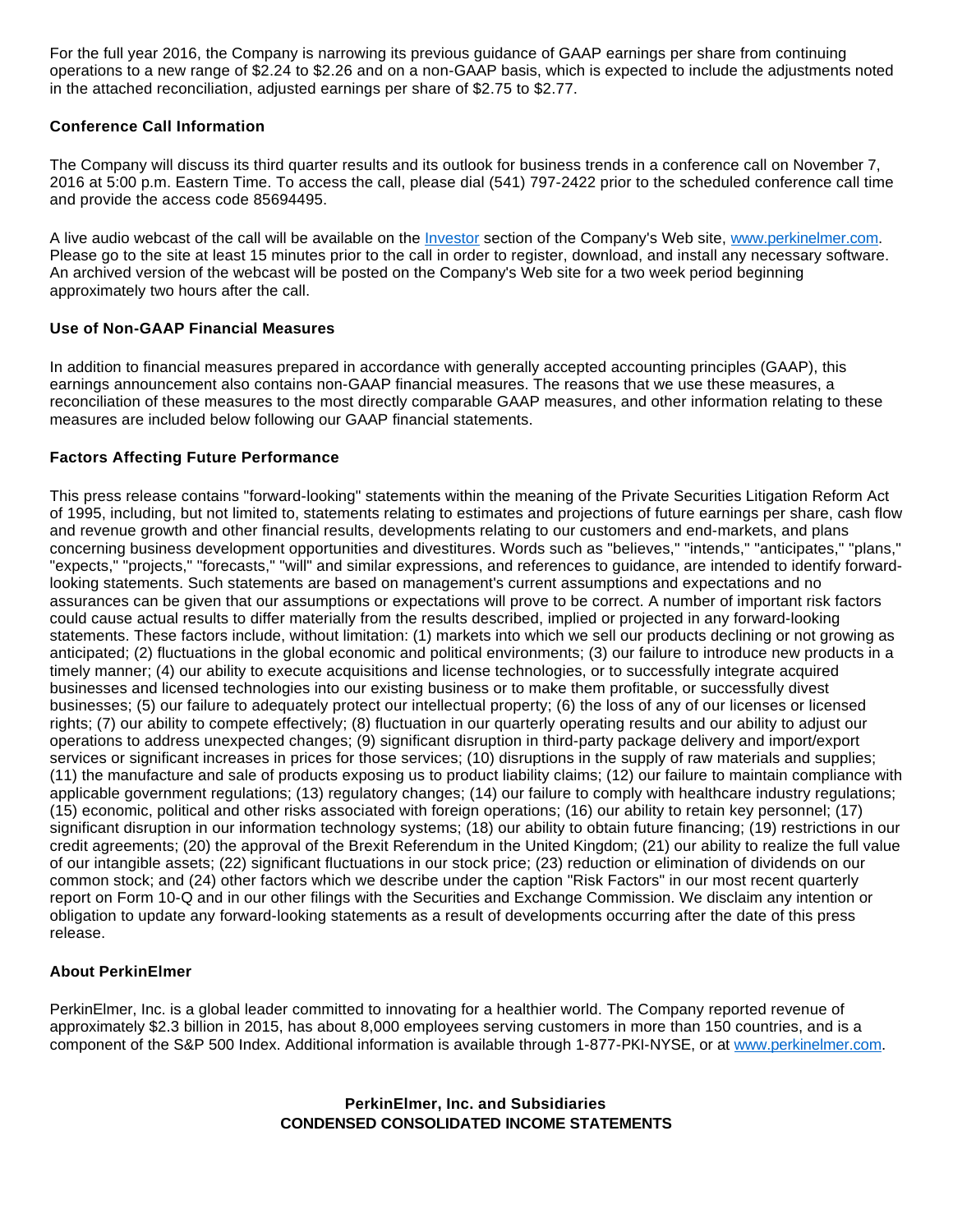|                                                                                          |               | <b>Three Months Ended</b> |               |                          | <b>Nine Months Ended</b> |               |            |
|------------------------------------------------------------------------------------------|---------------|---------------------------|---------------|--------------------------|--------------------------|---------------|------------|
| (In thousands, except per share data)                                                    |               | October 2,                | October 4,    |                          | October 2,               |               | October 4, |
|                                                                                          |               | 2016                      | 2015          |                          | 2016                     |               | 2015       |
| Revenue                                                                                  | \$            | 548,054                   | \$<br>563,436 | \$                       | 1,659,405                | \$            | 1,654,243  |
| Cost of revenue                                                                          |               | 287,255                   | 308,833       | \$                       | 883,226                  | \$            | 911,754    |
| Selling, general and administrative expenses                                             |               | 145,793                   | 147,728       |                          | 447,332                  |               | 440,343    |
| Research and development expenses<br>Restructuring and contract termination charges,     |               | 33,175                    | 31,095        |                          | 101,967                  |               | 95,898     |
| net                                                                                      |               | 603                       | (118)         |                          | 5,692                    |               | 4,838      |
|                                                                                          |               |                           |               |                          |                          |               |            |
| <b>Operating income from continuing</b><br>operations                                    |               | 81,228                    | 75,898        |                          | 221,188                  |               | 201,410    |
| Interest income                                                                          |               | (124)                     | (147)         |                          | (361)                    |               | (488)      |
| Interest expense                                                                         |               | 10,998                    | 9,874         |                          | 30,778                   |               | 28,564     |
| Gain on disposition of businesses and assets, net                                        |               |                           |               |                          | (5, 562)                 |               |            |
| Other expense, net                                                                       |               | 389                       | 2,217         |                          | 2,887                    |               | 4,132      |
| Income from continuing operations, before income                                         |               |                           |               |                          |                          |               |            |
| taxes                                                                                    |               | 69,965                    | 63,954        |                          | 193,446                  |               | 169,202    |
| Provision for income taxes                                                               |               | 12,216                    | 9,057         |                          | 26,970                   |               | 24,998     |
| Income from continuing operations                                                        |               | 57,749                    | 54,897        |                          | 166,476                  |               | 144,204    |
| Gain from discontinued operations, before income<br>taxes                                |               |                           | 8             |                          |                          |               | 6          |
| Gain (loss) on disposition of discontinued                                               |               |                           |               |                          |                          |               |            |
| operations, before income taxes                                                          |               | 630                       | (3)           |                          | 619                      |               | (26)       |
| Provision for (benefit from) income taxes on<br>discontinued operations and dispositions |               | 252                       | 39            |                          | (2, 355)                 |               | 13         |
|                                                                                          |               |                           |               |                          |                          |               |            |
| Gain (loss) from discontinued operations and<br>dispositions                             |               | 378                       | (34)          |                          | 2,974                    |               | (33)       |
| <b>Net income</b>                                                                        | S             | 58,127                    | \$<br>54,863  | \$                       | 169,450                  | \$            | 144,171    |
|                                                                                          |               |                           |               |                          |                          |               |            |
| <b>Diluted earnings per share:</b>                                                       |               |                           |               |                          |                          |               |            |
| Income from continuing operations                                                        | \$            | 0.52                      | \$<br>0.48    | \$                       | 1.51                     | \$            | 1.27       |
|                                                                                          |               |                           |               |                          |                          |               |            |
| Gain (loss) from discontinued operations and<br>dispositions                             |               | 0.00                      | (0.00)        |                          | 0.03                     |               | (0.00)     |
|                                                                                          |               |                           |               |                          |                          |               |            |
| Net income                                                                               | $\frac{1}{2}$ | 0.53                      | \$<br>0.48    | $\overline{\mathcal{F}}$ | 1.54                     | $\frac{1}{2}$ | 1.27       |
|                                                                                          |               |                           |               |                          |                          |               |            |
| Weighted average diluted shares of common stock                                          |               |                           |               |                          |                          |               |            |
| outstanding                                                                              |               | 110,078                   | 113,422       |                          | 110,372                  |               | 113,565    |
| ABOVE PREPARED IN ACCORDANCE WITH GAAP                                                   |               |                           |               |                          |                          |               |            |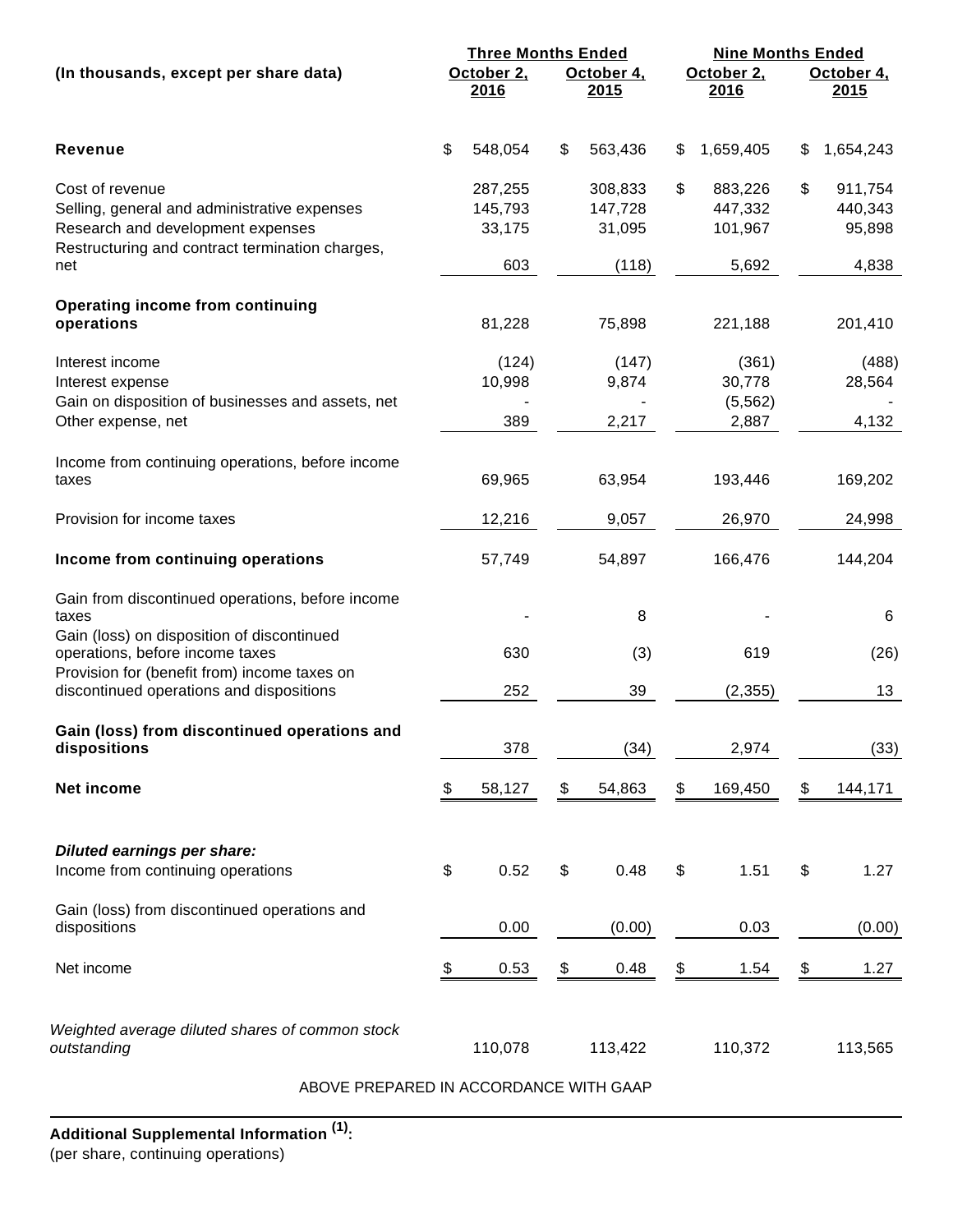| GAAP EPS from continuing operations            | 0.52   | S | 0.48   | S | 1.51   | \$ | 1.27   |
|------------------------------------------------|--------|---|--------|---|--------|----|--------|
| Amortization of intangible assets              | 0.16   |   | 0.17   |   | 0.50   |    | 0.52   |
| Purchase accounting adjustments                | 0.04   |   | 0.01   |   | 0.10   |    | 0.07   |
| Acquisition and divestiture-related expenses   | 0.00   |   | 0.00   |   | 0.01   |    | 0.00   |
| Disposition of businesses                      |        |   |        |   | (0.05) |    |        |
| Mark to market on postretirement benefits      |        |   |        |   | (0.00) |    | 0.01   |
| Restructuring and contract termination charges | 0.01   |   | (0.00) |   | 0.05   |    | 0.04   |
| Tax on above items                             | (0.05) |   | (0.06) |   | (0.22) |    | (0.22) |
| <b>Adjusted EPS</b>                            | 0.68   |   | 0.60   |   | 1.90   | œ  | 1.70   |
|                                                |        |   |        |   |        |    |        |

**(1) amounts may not sum due to rounding**

# **PerkinElmer, Inc. and Subsidiaries REVENUE AND OPERATING INCOME (LOSS)**

| (In thousands, except<br>percentages) |                                                                              | <b>Three Months Ended</b><br>October 2, 2016 | October 4, 2015 |       | <b>Nine Months Ended</b><br>October 2, 2016 |                           | October 4, 2015 |
|---------------------------------------|------------------------------------------------------------------------------|----------------------------------------------|-----------------|-------|---------------------------------------------|---------------------------|-----------------|
| <b>Human Health</b>                   | Reported revenue<br>Purchase                                                 | \$<br>338,241                                | \$<br>343,636   | $\$\$ | 1,024,160                                   | $\boldsymbol{\mathsf{S}}$ | 1,011,177       |
|                                       | accounting<br>adjustments                                                    | 176                                          | 164             |       | 527                                         |                           | 628             |
|                                       | <b>Adjusted Revenue</b>                                                      | 338,417                                      | 343,800         |       | 1,024,687                                   |                           | 1,011,805       |
|                                       | Reported operating<br>income from<br>continued                               |                                              |                 |       |                                             |                           |                 |
|                                       | operations                                                                   | 64,562                                       | 63,147          |       | 176,881                                     |                           | 179,560         |
|                                       | OP%                                                                          | 19.1%                                        | 18.4%           |       | 17.3%                                       |                           | 17.8%           |
|                                       | Amortization of<br>intangible assets<br>Purchase                             | 13,699                                       | 15,298          |       | 41,145                                      |                           | 46,041          |
|                                       | accounting<br>adjustments<br>Acquisition and                                 | 4,258                                        | 195             |       | 10,295                                      |                           | 720             |
|                                       | divestiture-related<br>expenses<br>Restructuring and<br>contract termination | 447                                          | 74              |       | 872                                         |                           | 283             |
|                                       | charges, net                                                                 | 393                                          | 184             |       | 4,704                                       |                           | 2,004           |
|                                       | Adjusted operating<br>income                                                 | 83,359                                       | 78,898          |       | 233,897                                     |                           | 228,608         |
|                                       | <b>Adjusted OP%</b>                                                          | 24.6%                                        | 22.9%           |       | 22.8%                                       |                           | 22.6%           |
| <b>Environmental</b><br><b>Health</b> | Reported revenue<br>Purchase                                                 | 209,813                                      | 219,800         |       | 635,245                                     |                           | 643,066         |
|                                       | accounting<br>adjustments                                                    |                                              |                 |       |                                             |                           |                 |
|                                       | <b>Adjusted Revenue</b>                                                      | 209,813                                      | 219,800         |       | 635,245                                     |                           | 643,066         |
|                                       |                                                                              |                                              |                 |       |                                             |                           |                 |

Reported operating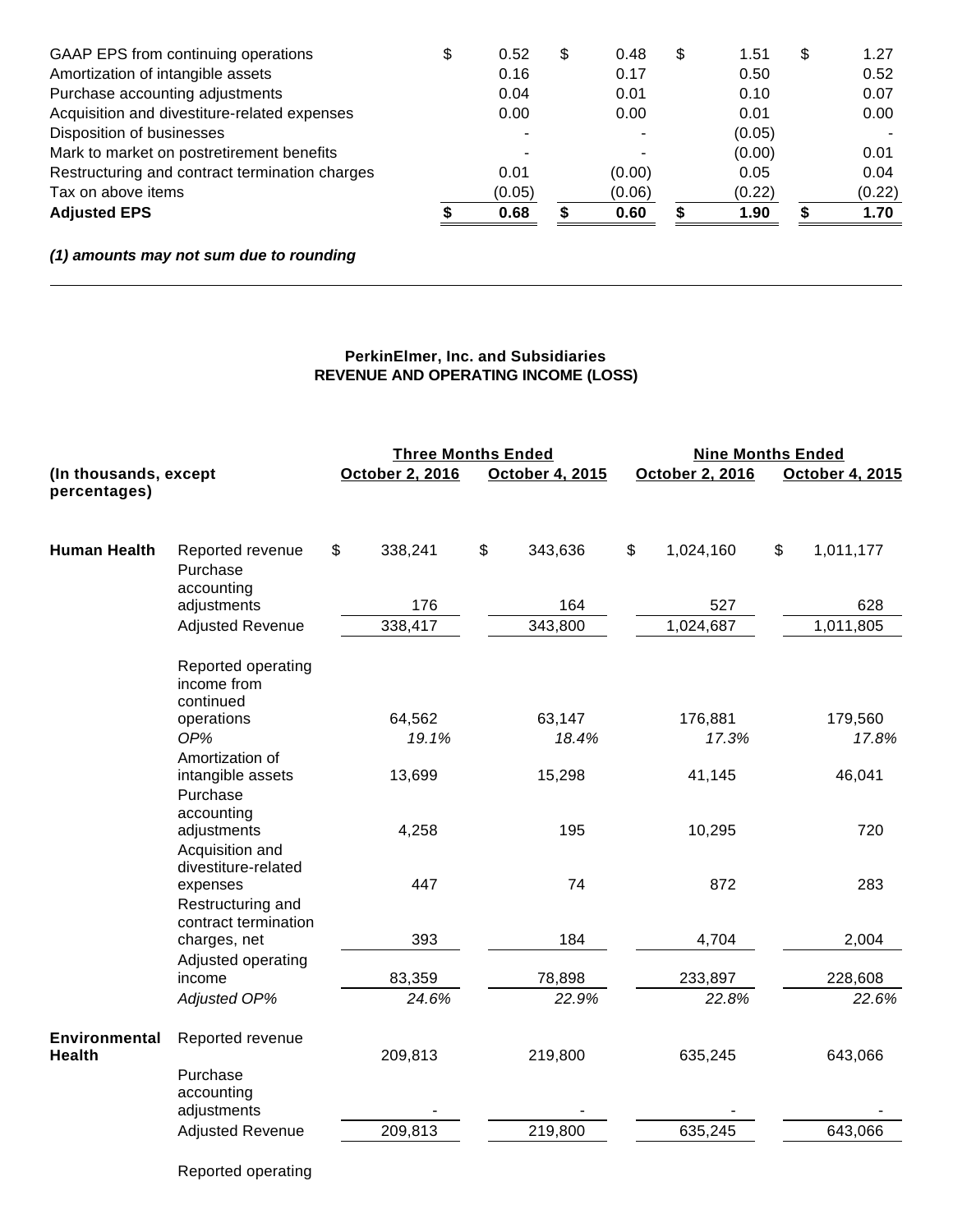|                   | income from                          |                           |           |               |                 |                 |
|-------------------|--------------------------------------|---------------------------|-----------|---------------|-----------------|-----------------|
|                   | continued                            |                           |           |               |                 |                 |
|                   | operations                           |                           | 27,662    | 22,838        | 78,855          | 53,606          |
|                   | OP%                                  |                           | 13.2%     | 10.4%         | 12.4%           | 8.3%            |
|                   | Amortization of<br>intangible assets |                           | 3,641     | 3,551         | 14,127          | 12,499          |
|                   | Purchase                             |                           |           |               |                 |                 |
|                   | accounting                           |                           |           |               |                 |                 |
|                   | adjustments                          |                           |           | 808           | 398             | 7,275           |
|                   | Acquisition and                      |                           |           |               |                 |                 |
|                   | divestiture-related                  |                           |           |               |                 |                 |
|                   | expenses                             |                           |           | 19            | 102             | 235             |
|                   | Restructuring and                    |                           |           |               |                 |                 |
|                   | contract termination                 |                           |           |               |                 |                 |
|                   | charges, net                         |                           | 210       | (302)         | 988             | 2,834           |
|                   | Adjusted operating                   |                           |           |               |                 |                 |
|                   | income                               |                           | 31,513    | 26,914        | 94,470          | 76,449          |
|                   | <b>Adjusted OP%</b>                  |                           | 15.0%     | 12.2%         | 14.9%           | 11.9%           |
|                   |                                      |                           |           |               |                 |                 |
| Corporate         | Reported operating                   |                           |           |               |                 |                 |
|                   | (loss)                               |                           | (10, 996) | (10,087)      | (34, 548)       | (31, 756)       |
|                   | Mark to market on<br>postretirement  |                           |           |               |                 |                 |
|                   | benefits                             |                           |           |               | (3)             | 1,066           |
|                   | Adjusted operating                   |                           |           |               |                 |                 |
|                   | loss                                 |                           | (10, 996) | (10,087)      | (34, 551)       | (30, 690)       |
|                   |                                      |                           |           |               |                 |                 |
|                   |                                      |                           |           |               |                 |                 |
| Continuing        | Reported revenue                     |                           |           |               |                 |                 |
| <b>Operations</b> |                                      | $\boldsymbol{\mathsf{S}}$ | 548,054   | \$<br>563,436 | \$<br>1,659,405 | \$<br>1,654,243 |
|                   | Purchase<br>accounting               |                           |           |               |                 |                 |
|                   | adjustments                          |                           | 176       | 164           | 527             | 628             |
|                   | <b>Adjusted Revenue</b>              |                           | 548,230   | 563,600       | 1,659,932       | 1,654,871       |
|                   |                                      |                           |           |               |                 |                 |
|                   | Reported operating                   |                           |           |               |                 |                 |
|                   | income from                          |                           |           |               |                 |                 |
|                   | continued                            |                           |           |               |                 |                 |
|                   | operations                           |                           | 81,228    | 75,898        | 221,188         | 201,410         |
|                   | OP%                                  |                           | 14.8%     | 13.5%         | 13.3%           | 12.2%           |
|                   | Amortization of                      |                           |           |               |                 |                 |
|                   | intangible assets                    |                           | 17,340    | 18,849        | 55,272          | 58,540          |
|                   | Purchase                             |                           |           |               |                 |                 |
|                   | accounting                           |                           |           |               |                 |                 |
|                   | adjustments                          |                           | 4,258     | 1,003         | 10,693          | 7,995           |
|                   | Acquisition and                      |                           |           |               |                 |                 |
|                   | divestiture-related                  |                           |           |               |                 |                 |
|                   | expenses                             |                           | 447       | 93            | 974             | 518             |
|                   | Mark to market on                    |                           |           |               |                 |                 |
|                   | postretirement<br>benefits           |                           |           |               |                 |                 |
|                   | Restructuring and                    |                           |           |               | (3)             | 1,066           |
|                   | contract termination                 |                           |           |               |                 |                 |
|                   | charges, net                         |                           | 603       | (118)         | 5,692           | 4,838           |
|                   | Adjusted operating                   |                           |           |               |                 |                 |
|                   | income                               | \$                        | 103,876   | \$<br>95,725  | \$<br>293,816   | \$<br>274,367   |
|                   | Adjusted OP%                         |                           | 18.9%     | 17.0%         | 17.7%           | 16.6%           |
|                   |                                      |                           |           |               |                 |                 |

REPORTED REVENUE AND REPORTED OPERATING INCOME (LOSS) PREPARED IN ACCORDANCE WITH GAAP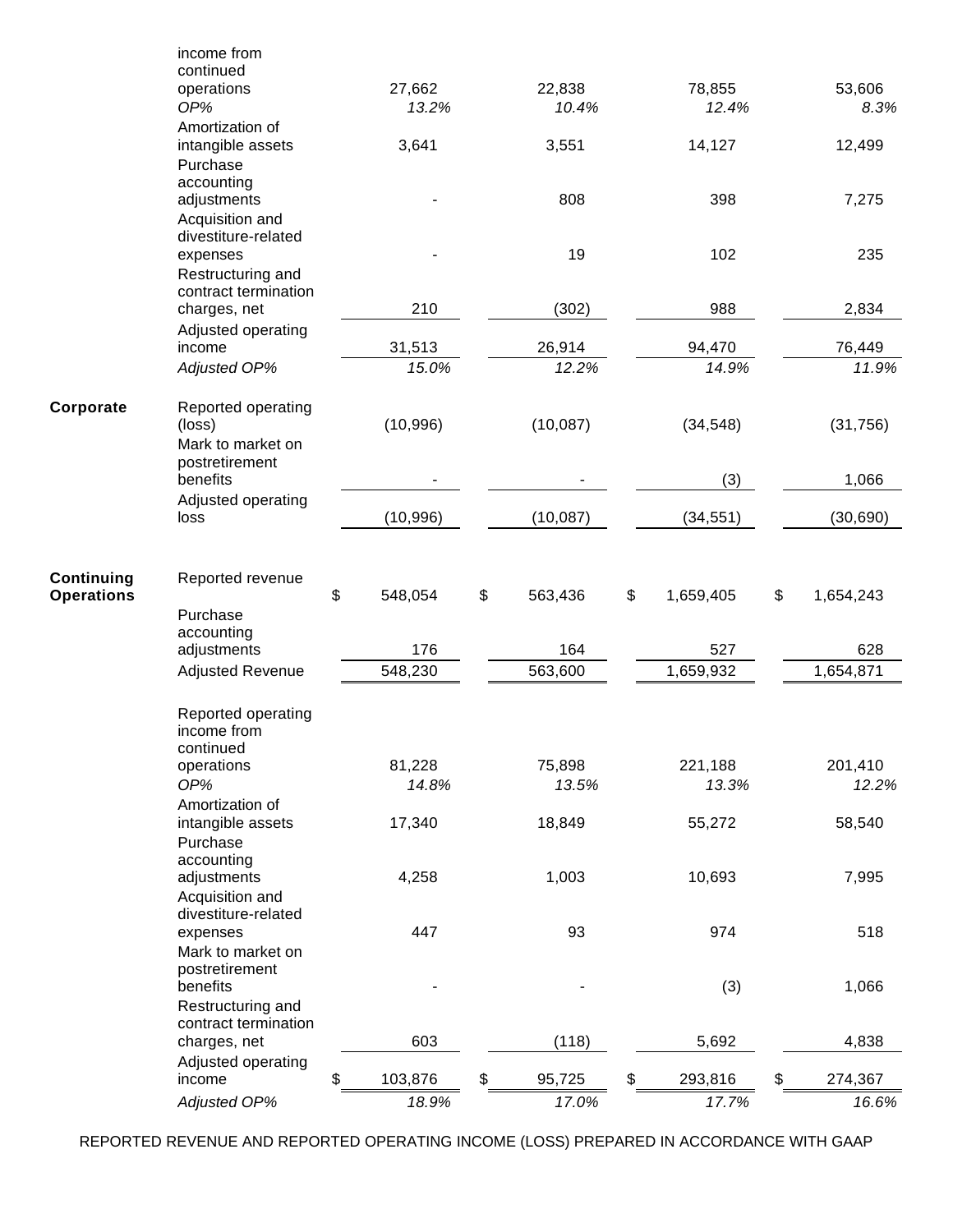# **PerkinElmer, Inc. and Subsidiaries CONDENSED CONSOLIDATED BALANCE SHEETS**

| (In thousands)                                                    | October 2, 2016 | <b>January 3, 2016</b> |
|-------------------------------------------------------------------|-----------------|------------------------|
| Current assets:                                                   |                 |                        |
| Cash and cash equivalents                                         | \$<br>311,663   | \$<br>237,932          |
| Accounts receivable, net                                          | 443,275         | 439,015                |
| Inventories, net                                                  | 306,041         | 288,028                |
| Other current assets                                              | 92,587          | 68,186                 |
| Total current assets                                              | 1,153,566       | 1,033,161              |
| Property, plant and equipment:                                    |                 |                        |
| At cost                                                           | 525,396         | 494,956                |
| Accumulated depreciation                                          | (350, 170)      | (327, 927)             |
| Property, plant and equipment, net                                | 175,226         | 167,029                |
| Marketable securities and investments                             | 1,539           | 1,586                  |
| Intangible assets, net                                            | 452,458         | 490,811                |
| Goodwill                                                          | 2,313,900       | 2,276,149              |
| Other assets, net                                                 | 207,867         | 197,559                |
| <b>Total assets</b>                                               | \$<br>4,304,556 | \$<br>4,166,295        |
| <b>Current liabilities:</b>                                       |                 |                        |
| Current portion of long-term debt                                 | \$<br>1,160     | \$<br>1,123            |
| Accounts payable                                                  | 162,321         | 152,726                |
| Short-term accrued restructuring and contract termination charges | 9,133           | 17,090                 |
| Accrued expenses and other current liabilities                    | 373,207         | 388,446                |
| Current liabilities of discontinued operations                    | 2,170           | 2,100                  |
| <b>Total current liabilities</b>                                  | 547,991         | 561,485                |
| Long-term debt                                                    | 1,131,925       | 1,011,762              |
| Long-term liabilities                                             | 489,218         | 482,607                |
| <b>Total liabilities</b>                                          | 2,169,134       | 2,055,854              |
| Total stockholders' equity                                        | 2,135,422       | 2,110,441              |
| Total liabilities and stockholders' equity                        | \$<br>4,304,556 | \$<br>4,166,295        |

PREPARED IN ACCORDANCE WITH GAAP

# **PerkinElmer, Inc. and Subsidiaries CONSOLIDATED STATEMENTS OF CASH FLOWS**

|                                                                     | <b>Three Months Ended</b> |                    |    |                            | <b>Nine Months Ended</b> |                            |     |                    |
|---------------------------------------------------------------------|---------------------------|--------------------|----|----------------------------|--------------------------|----------------------------|-----|--------------------|
| (In thousands)                                                      |                           | October 2.<br>2016 |    | October 4.<br><u> 2015</u> |                          | October 2.<br><u> 2016</u> |     | October 4,<br>2015 |
| <b>Operating activities:</b><br>Net income                          | \$.                       | 58.127             | \$ | 54.863                     | \$                       | 169.450                    | \$. | 144.171            |
| (Gain on) loss from discontinued operations, net of<br>income taxes |                           | (378)              |    | 34                         |                          | (2.974)                    |     | 33                 |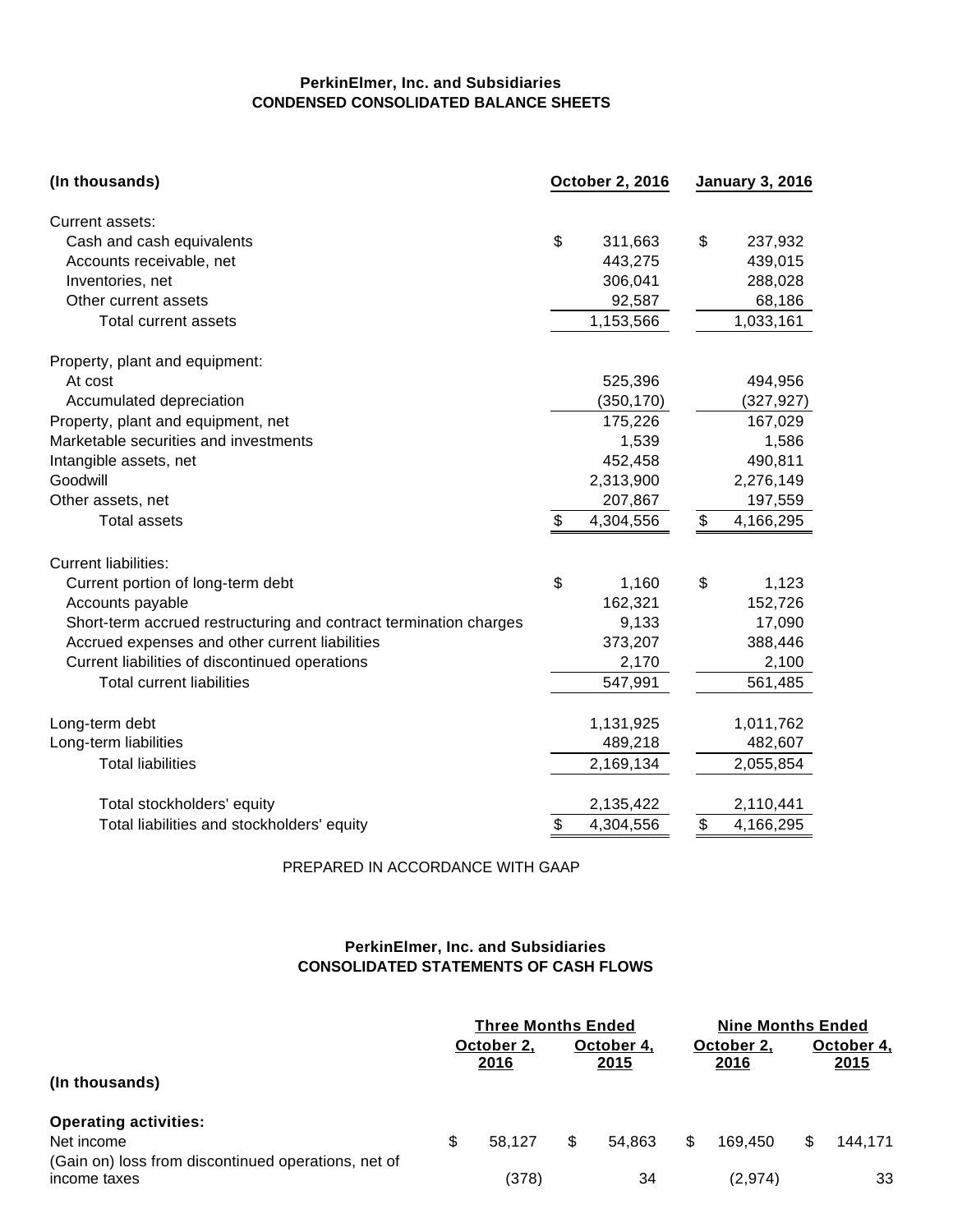| Income from continuing operations                               | 57,749     | 54,897        | 166,476       | 144,204       |
|-----------------------------------------------------------------|------------|---------------|---------------|---------------|
| Adjustments to reconcile income from continuing                 |            |               |               |               |
| operations                                                      |            |               |               |               |
| to net cash provided by continuing operations:                  |            |               |               |               |
| Restructuring and contract termination charges,                 |            |               |               |               |
| net                                                             | 603        | (118)         | 5,692         | 4,838         |
| Depreciation and amortization                                   | 25,891     | 27,164        | 79,287        | 83,757        |
| Stock-based compensation                                        | 3,908      | 4,290         | 13,819        | 12,483        |
| Change in fair value of contingent consideration                | 4,051      |               | 9,678         |               |
| Amortization of deferred debt financing costs and               |            |               |               |               |
| accretion of discounts                                          | 756        | 435           | 1,507         | 1,112         |
| Gain on disposition of businesses and assets, net               |            |               | (5, 562)      |               |
| Amortization of acquired inventory revaluation                  |            | 808           | 396           | 7,275         |
| Changes in assets and liabilities which provided                |            |               |               |               |
| (used) cash, excluding                                          |            |               |               |               |
| effects from companies purchased and divested:                  |            |               |               |               |
| Accounts receivable, net                                        | (4, 385)   | 5,518         | 1,848         | 36,361        |
| Inventories                                                     | (5,711)    | (17, 497)     | (12, 350)     | (50, 824)     |
| Accounts payable                                                | 5,955      | (18, 375)     | 8,986         | (19, 916)     |
| Accrued expenses and other                                      | (15, 580)  | 3,646         | (70, 859)     | (57, 361)     |
| Net cash provided by operating activities of                    |            |               |               |               |
| continuing operations                                           | 73,237     | 60,768        | 198,918       | 161,929       |
| Net cash provided by (used in) operating activities of          |            |               |               |               |
| discontinued operations                                         | 378        | (43)          | 2,974         | (70)          |
| Net cash provided by operating activities                       | 73,615     | 60,725        | 201,892       | 161,859       |
| <b>Investing activities:</b>                                    |            |               |               |               |
| Capital expenditures                                            | (8,991)    | (7, 715)      | (25, 311)     | (17, 814)     |
| Proceeds from surrender of life insurance policies              |            | 757           | 44            | 757           |
| Changes in restricted cash balances                             |            |               | (2,000)       | 59            |
| Proceeds from disposition of businesses                         |            |               | 21,000        |               |
| Activity related to acquisitions and investments, net           |            |               |               |               |
| of cash and cash equivalents acquired                           | (61, 440)  |               | (71, 924)     | (18, 735)     |
| Net cash used in investing activities                           | (70, 431)  | (6,958)       | (78, 191)     | (35, 733)     |
|                                                                 |            |               |               |               |
| <b>Financing Activities:</b>                                    |            |               |               |               |
| Payments on revolving credit facility                           | (609, 507) | (122,000)     | (804, 507)    | (371,000)     |
| Proceeds from revolving credit facility                         | 135,507    | 163,000       | 375,507       | 347,000       |
| Proceeds from sale of senior debt                               | 546,190    |               | 546,190       |               |
| Payments of debt issuance costs                                 | (7,868)    |               | (7,868)       |               |
| Settlement of cash flow hedges                                  | 396        | (4, 258)      | 1,674         | 19,210        |
| Net payments on other credit facilities                         | (282)      | (1, 144)      | (835)         | (800)         |
| Payments for acquisition-related contingent                     |            |               |               |               |
| consideration                                                   | (14)       | (26)          | (113)         | (26)          |
| Proceeds from issuance of common stock under                    |            |               |               |               |
| stock plans                                                     | 3,128      | 412           | 12,081        | 13,081        |
| Purchases of common stock                                       | (96)       | (72,063)      | (151, 640)    | (76, 158)     |
| Dividends paid                                                  | (7,658)    | (7,938)       | (23, 131)     | (23, 737)     |
| Net cash provided by (used in) financing                        |            |               |               |               |
| activities                                                      | 59,796     | (44, 017)     | (52, 642)     | (92, 430)     |
|                                                                 |            |               |               |               |
| Effect of exchange rate changes on cash and cash<br>equivalents | 600        | (6, 854)      | 2,672         | (13, 451)     |
|                                                                 |            |               |               |               |
| Net increase in cash and cash equivalents                       | 63,580     | 2,896         | 73,731        | 20,245        |
| Cash and cash equivalents at beginning of period                | 248,083    | 192,170       | 237,932       | 174,821       |
| Cash and cash equivalents at end of period                      | 311,663    | \$<br>195,066 | \$<br>311,663 | \$<br>195,066 |
|                                                                 | \$         |               |               |               |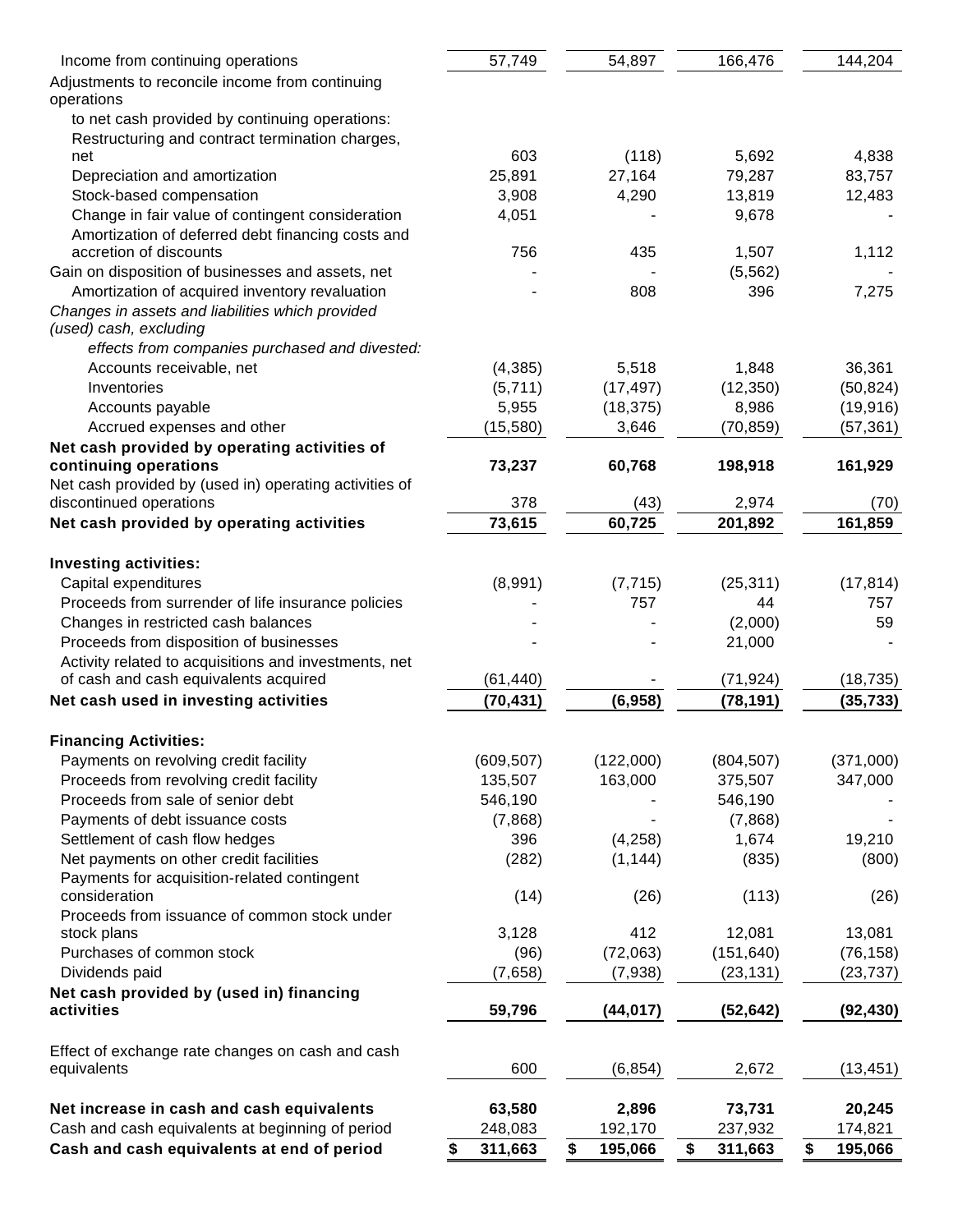# **PerkinElmer, Inc. and Subsidiaries RECONCILIATION OF GAAP TO NON-GAAP FINANCIAL MEASURES (1)**

| (In millions, except per share data and percentages)                 |                 |         | <b>PKI</b>                |         |
|----------------------------------------------------------------------|-----------------|---------|---------------------------|---------|
|                                                                      |                 |         | <b>Three Months Ended</b> |         |
|                                                                      | October 2, 2016 |         | October 4, 2015           |         |
| <b>Adjusted revenue:</b>                                             |                 |         |                           |         |
| Revenue                                                              | \$548.1         |         | \$563.4                   |         |
| Purchase accounting adjustments                                      | 0.2             |         | 0.2                       |         |
| Adjusted revenue                                                     | \$548.2         |         | \$563.6                   |         |
| <b>Adjusted gross margin:</b>                                        |                 |         |                           |         |
| Gross margin                                                         | \$260.8         | 47.6%   | \$254.6                   | 45.2%   |
| Amortization of intangible assets                                    | 7.3             | 1.3%    | 10.7                      | 1.9%    |
| Purchase accounting adjustments                                      | 0.2             | 0.0%    | 1.0                       | 0.2%    |
| Adjusted gross margin                                                | \$268.3         | 48.9%   | \$266.3                   | 47.2%   |
| <b>Adjusted SG&amp;A:</b>                                            |                 |         |                           |         |
| SG&A                                                                 | \$145.8         | 26.6%   | \$147.7                   | 26.2%   |
| Amortization of intangible assets                                    | (10.0)          | $-1.8%$ | (8.0)                     | $-1.4%$ |
| Purchase accounting adjustments                                      | (4.1)           | $-0.7%$ | (0.0)                     | 0.0%    |
| Acquisition and divestiture related expenses                         | (0.4)           | $-0.1%$ | (0.1)                     | 0.0%    |
| Adjusted SG&A                                                        | \$131.3         | 23.9%   | \$139.6                   | 24.8%   |
| <b>Adjusted R&amp;D:</b>                                             |                 |         |                           |         |
| R&D                                                                  | 33.2<br>\$      | 6.1%    | \$31.1                    | 5.5%    |
| Amortization of intangible assets                                    | (0.1)           | 0.0%    | (0.1)                     | 0.0%    |
| Adjusted R&D                                                         | \$<br>33.1      | 6.0%    | \$<br>31.0                | 5.5%    |
| <b>Adjusted operating income:</b>                                    |                 |         |                           |         |
| Operating income                                                     | \$81.2          | 14.8%   | \$<br>75.9                | 13.5%   |
| Amortization of intangible assets                                    | 17.3            | 3.2%    | 18.8                      | 3.3%    |
| Purchase accounting adjustments                                      | 4.3             | 0.8%    | 1.0                       | 0.2%    |
| Acquisition and divestiture-related expenses                         | 0.4             | 0.1%    | 0.1                       | 0.0%    |
| Restructuring and contract termination charges, net                  | 0.6             | 0.1%    | (0.1)                     | 0.0%    |
| Adjusted operating income                                            | \$103.9         | 18.9%   | \$95.7                    | 17.0%   |
|                                                                      |                 |         |                           |         |
|                                                                      |                 |         | <b>PKI</b>                |         |
|                                                                      |                 |         | <b>Three Months Ended</b> |         |
|                                                                      | October 2, 2016 |         | October 4, 2015           |         |
| <b>Adjusted EPS:</b>                                                 |                 |         |                           |         |
| <b>GAAP EPS</b>                                                      | \$0.53<br>0.00  |         | \$0.48                    |         |
| Discontinued operations, net of income taxes                         |                 |         | (0.00)                    |         |
| GAAP EPS from continuing operations                                  | 0.52            |         | 0.48                      |         |
| Amortization of intangible assets                                    | 0.16            |         | 0.17                      |         |
| Purchase accounting adjustments                                      | 0.04<br>0.00    |         | 0.01<br>0.00              |         |
| Acquisition and divestiture-related expenses                         |                 |         |                           |         |
| Restructuring and contract termination charges<br>Tax on above items | 0.01<br>(0.05)  |         | (0.00)<br>(0.06)          |         |
|                                                                      |                 |         |                           |         |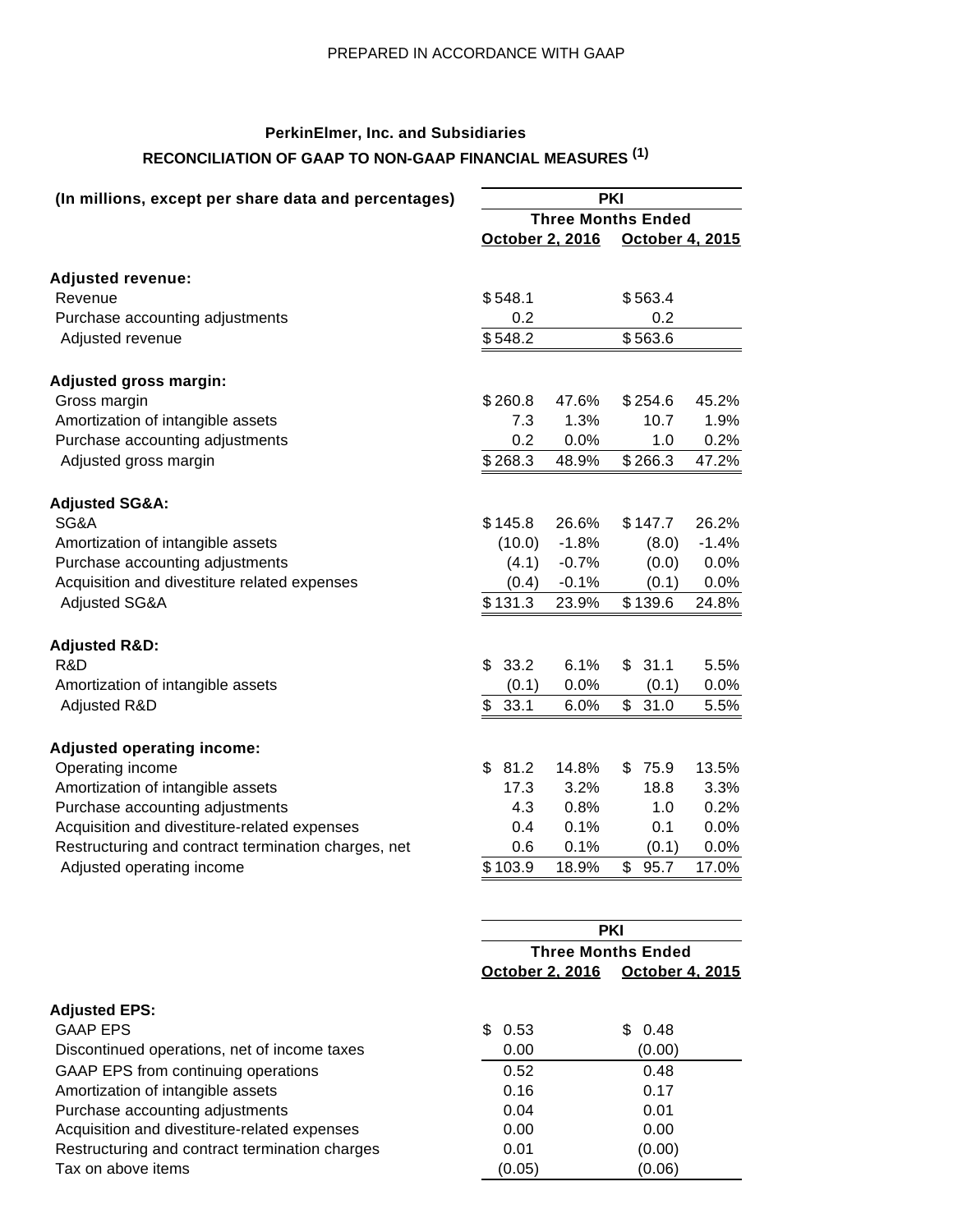| <b>Adjusted EPS</b>                                                                                                                                                                                                                                                                                                                                                         | 0.68<br>\$                         | \$0.60                                                                                                                                                                                                                                                                                                                              |
|-----------------------------------------------------------------------------------------------------------------------------------------------------------------------------------------------------------------------------------------------------------------------------------------------------------------------------------------------------------------------------|------------------------------------|-------------------------------------------------------------------------------------------------------------------------------------------------------------------------------------------------------------------------------------------------------------------------------------------------------------------------------------|
| <b>Adjusted revenue:</b><br>Revenue<br>Purchase accounting adjustments<br>Adjusted revenue<br><b>Adjusted operating income:</b><br>\$<br>Operating income<br>Amortization of intangible assets<br>Purchase accounting adjustments<br>Acquisition and divestiture-related expenses<br>Restructuring and contract termination charges, net<br>\$<br>Adjusted operating income |                                    |                                                                                                                                                                                                                                                                                                                                     |
|                                                                                                                                                                                                                                                                                                                                                                             |                                    |                                                                                                                                                                                                                                                                                                                                     |
|                                                                                                                                                                                                                                                                                                                                                                             |                                    |                                                                                                                                                                                                                                                                                                                                     |
|                                                                                                                                                                                                                                                                                                                                                                             |                                    | <b>Human Health</b><br><b>Three Months Ended</b><br>October 4, 2015<br>\$343.6<br>0.2<br>\$343.8<br>\$63.1<br>19.1%<br>4.1%<br>15.3<br>4.5%<br>1.3%<br>0.2 <sub>0</sub><br>0.1%<br>0.1%<br>0.0%<br>0.1<br>0.1%<br>0.1%<br>0.2<br>24.6%<br>\$<br>78.9<br><b>Environmental Health</b><br><b>Three Months Ended</b><br>October 4, 2015 |
|                                                                                                                                                                                                                                                                                                                                                                             |                                    |                                                                                                                                                                                                                                                                                                                                     |
|                                                                                                                                                                                                                                                                                                                                                                             | \$338.2                            |                                                                                                                                                                                                                                                                                                                                     |
|                                                                                                                                                                                                                                                                                                                                                                             | 0.2                                |                                                                                                                                                                                                                                                                                                                                     |
|                                                                                                                                                                                                                                                                                                                                                                             | \$338.4                            |                                                                                                                                                                                                                                                                                                                                     |
|                                                                                                                                                                                                                                                                                                                                                                             |                                    |                                                                                                                                                                                                                                                                                                                                     |
|                                                                                                                                                                                                                                                                                                                                                                             | 64.6                               | 18.4%                                                                                                                                                                                                                                                                                                                               |
|                                                                                                                                                                                                                                                                                                                                                                             | 13.7                               |                                                                                                                                                                                                                                                                                                                                     |
|                                                                                                                                                                                                                                                                                                                                                                             | 4.3                                |                                                                                                                                                                                                                                                                                                                                     |
|                                                                                                                                                                                                                                                                                                                                                                             | $0.4^{\circ}$                      |                                                                                                                                                                                                                                                                                                                                     |
|                                                                                                                                                                                                                                                                                                                                                                             | 0.4                                |                                                                                                                                                                                                                                                                                                                                     |
|                                                                                                                                                                                                                                                                                                                                                                             | 83.4                               | 22.9%                                                                                                                                                                                                                                                                                                                               |
|                                                                                                                                                                                                                                                                                                                                                                             | October 2, 2016<br>October 2, 2016 |                                                                                                                                                                                                                                                                                                                                     |
|                                                                                                                                                                                                                                                                                                                                                                             |                                    |                                                                                                                                                                                                                                                                                                                                     |
|                                                                                                                                                                                                                                                                                                                                                                             |                                    |                                                                                                                                                                                                                                                                                                                                     |
|                                                                                                                                                                                                                                                                                                                                                                             |                                    |                                                                                                                                                                                                                                                                                                                                     |

| Revenue:                                            |     |                |         |     |         |          |
|-----------------------------------------------------|-----|----------------|---------|-----|---------|----------|
| Revenue                                             |     | \$209.8        |         |     | \$219.8 |          |
| <b>Adjusted operating income:</b>                   |     |                |         |     |         |          |
| Operating income                                    | \$. | -27.7          | 13.2%   |     | \$22.8  | 10.4%    |
| Amortization of intangible assets                   |     | 3.6            | 1.7%    |     | 3.6     | 1.6%     |
| Purchase accounting adjustments                     |     | $\blacksquare$ | $0.0\%$ |     | 0.8     | 0.4%     |
| Acquisition and divestiture-related expenses        |     | $\blacksquare$ | $0.0\%$ |     | 0.0     | $0.0\%$  |
| Restructuring and contract termination charges, net |     | 0.2            | $0.1\%$ |     | (0.3)   | $-0.1\%$ |
| Adjusted operating income                           | \$. | 31.5           | 15.0%   | \$. | 26.9    | 12.2%    |

# **(1) amounts may not sum due to rounding**

# **PerkinElmer, Inc. and Subsidiaries**

# **RECONCILIATION OF GAAP TO NON-GAAP FINANCIAL MEASURES (1)**

| (In millions, except per share data and percentages) |                 | <b>PKI</b>               |       |
|------------------------------------------------------|-----------------|--------------------------|-------|
|                                                      |                 | <b>Nine Months Ended</b> |       |
|                                                      | October 2, 2016 | <b>October 4, 2015</b>   |       |
| <b>Adjusted revenue:</b>                             |                 |                          |       |
| Revenue                                              | \$1,659.4       | \$1.654.2                |       |
| Purchase accounting adjustments                      | 0.5             | 0.6                      |       |
| Adjusted revenue                                     | \$1,659.9       | \$1,654.9                |       |
| Adjusted gross margin:                               |                 |                          |       |
| Gross margin                                         | 776.2<br>\$.    | \$<br>46.8%<br>742.5     | 44.9% |
| Amortization of intangible assets                    | 24.1            | 32.2<br>1.5%             | 1.9%  |
| Purchase accounting adjustments                      | 1.0             | 0.1%<br>7.9              | 0.5%  |
|                                                      |                 |                          |       |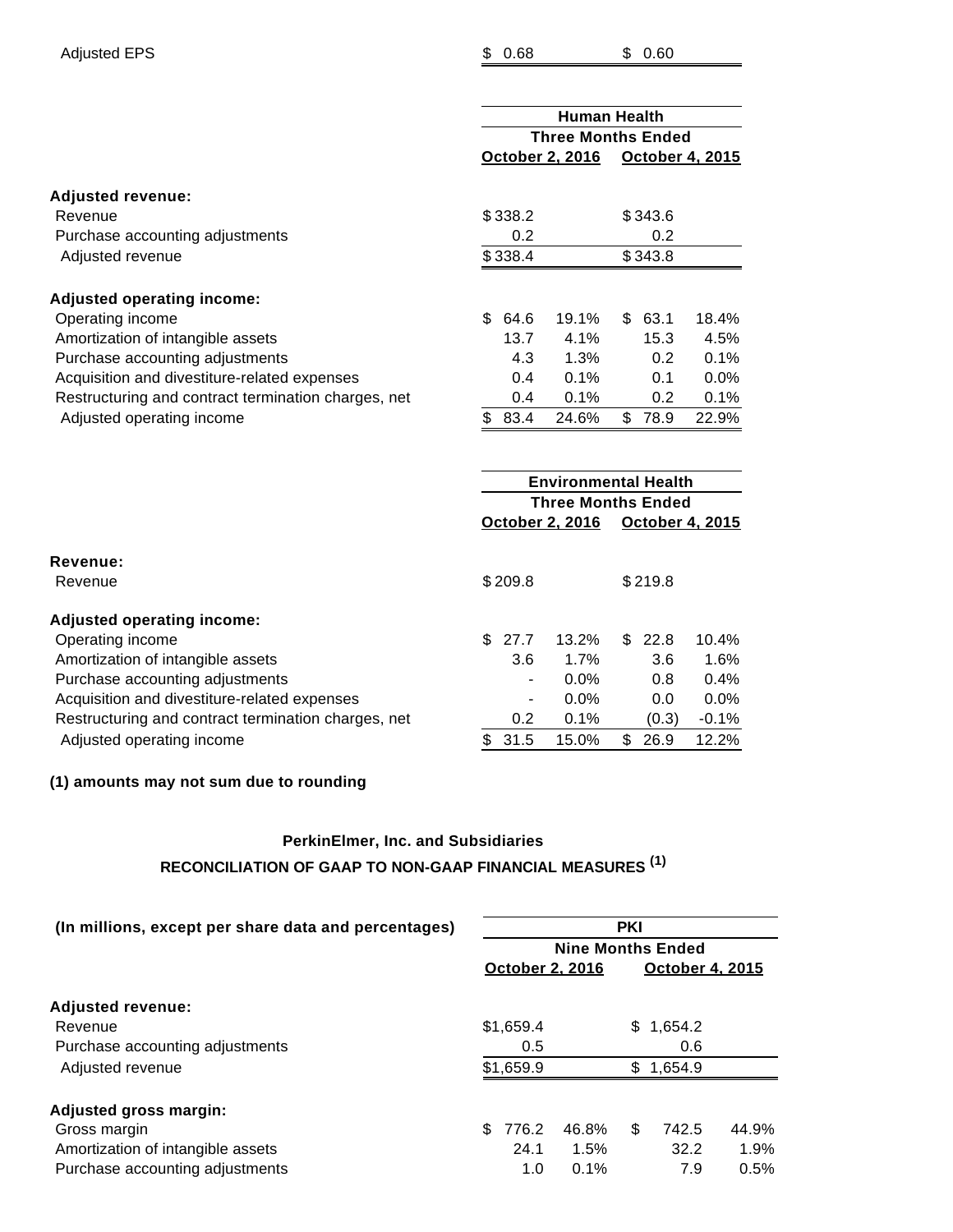| Mark to market on postretirement benefits           | (0.0)       | 0.0%    | 0.2         | 0.0%    |
|-----------------------------------------------------|-------------|---------|-------------|---------|
| Adjusted gross margin                               | \$<br>801.3 | 48.3%   | \$<br>782.9 | 47.3%   |
| <b>Adjusted SG&amp;A:</b>                           |             |         |             |         |
| SG&A                                                | \$<br>447.3 | 27.0%   | \$<br>440.3 | 26.6%   |
| Amortization of intangible assets                   | (30.7)      | $-1.8%$ | (26.0)      | $-1.6%$ |
| Purchase accounting adjustments                     | (9.7)       | $-0.6%$ | (0.0)       | 0.0%    |
| Acquisition and divestiture-related expenses        | (1.0)       | $-0.1%$ | (0.5)       | 0.0%    |
| Mark to market on postretirement benefits           |             | 0.0%    | (0.8)       | $-0.1%$ |
| <b>Adjusted SG&amp;A</b>                            | \$<br>405.9 | 24.5%   | \$<br>413.0 | 25.0%   |
| <b>Adjusted R&amp;D:</b>                            |             |         |             |         |
| R&D                                                 | \$<br>102.0 | 6.1%    | \$<br>95.9  | 5.8%    |
| Amortization of intangible assets                   | (0.5)       | 0.0%    | (0.4)       | 0.0%    |
| Adjusted R&D                                        | \$<br>101.5 | 6.1%    | \$<br>95.5  | 5.8%    |
| <b>Adjusted operating income:</b>                   |             |         |             |         |
| Operating income                                    | \$<br>221.2 | 13.3%   | \$<br>201.4 | 12.2%   |
| Amortization of intangible assets                   | 55.3        | 3.3%    | 58.5        | 3.5%    |
| Purchase accounting adjustments                     | 10.7        | 0.6%    | 8.0         | 0.5%    |
| Acquisition and divestiture-related expenses        | 1.0         | 0.1%    | 0.5         | 0.0%    |
| Mark to market on postretirement benefits           | (0.0)       | 0.0%    | 1.1         | 0.1%    |
| Restructuring and contract termination charges, net | 5.7         | 0.3%    | 4.8         | 0.3%    |
| Adjusted operating income                           | \$<br>293.8 | 17.7%   | \$<br>274.4 | 16.6%   |

|                                                   | <b>PKI</b>               |                        |  |  |  |
|---------------------------------------------------|--------------------------|------------------------|--|--|--|
|                                                   | <b>Nine Months Ended</b> |                        |  |  |  |
|                                                   | <b>October 2, 2016</b>   | <b>October 4, 2015</b> |  |  |  |
| <b>Adjusted EPS:</b>                              |                          |                        |  |  |  |
| <b>GAAP EPS</b>                                   | \$<br>1.54               | \$<br>1.27             |  |  |  |
| Discontinued operations                           | 0.03                     | (0.00)                 |  |  |  |
| GAAP EPS from continuing operations               | 1.51                     | 1.27                   |  |  |  |
| Amortization of intangible assets                 | 0.50                     | 0.52                   |  |  |  |
| Purchase accounting adjustments                   | 0.10                     | 0.07                   |  |  |  |
| Acquisition and divestiture-related expenses      | 0.01                     | 0.00                   |  |  |  |
| Gain on disposition of businesses and assets, net | (0.05)                   |                        |  |  |  |
| Mark to market on postretirement benefits         | (0.00)                   | 0.01                   |  |  |  |
| Restructuring and contract termination charges    | 0.05                     | 0.04                   |  |  |  |
| Tax on above items                                | (0.22)                   | (0.22)                 |  |  |  |
| <b>Adjusted EPS</b>                               | \$<br>1.90               | \$<br>1.70             |  |  |  |

|                                                   | <b>PKI</b>                 |  |  |
|---------------------------------------------------|----------------------------|--|--|
|                                                   | <b>Twelve Months Ended</b> |  |  |
|                                                   | January 1, 2017            |  |  |
| <b>Adjusted EPS:</b>                              | <b>Projected</b>           |  |  |
| GAAP EPS from continuing operations               | $$2.24 - $2.26$            |  |  |
| Amortization of intangible assets                 | 0.67                       |  |  |
| Purchase accounting adjustments                   | 0.10                       |  |  |
| Gain on disposition of businesses and assets, net | (0.05)                     |  |  |
| Mark to market on postretirement benefits         | (0.00)                     |  |  |
| Acquisition and divestiture-related expenses      | 0.01                       |  |  |
| Restructuring and contract termination charges    | 0.05                       |  |  |
| Tax on above items                                | (0.27)                     |  |  |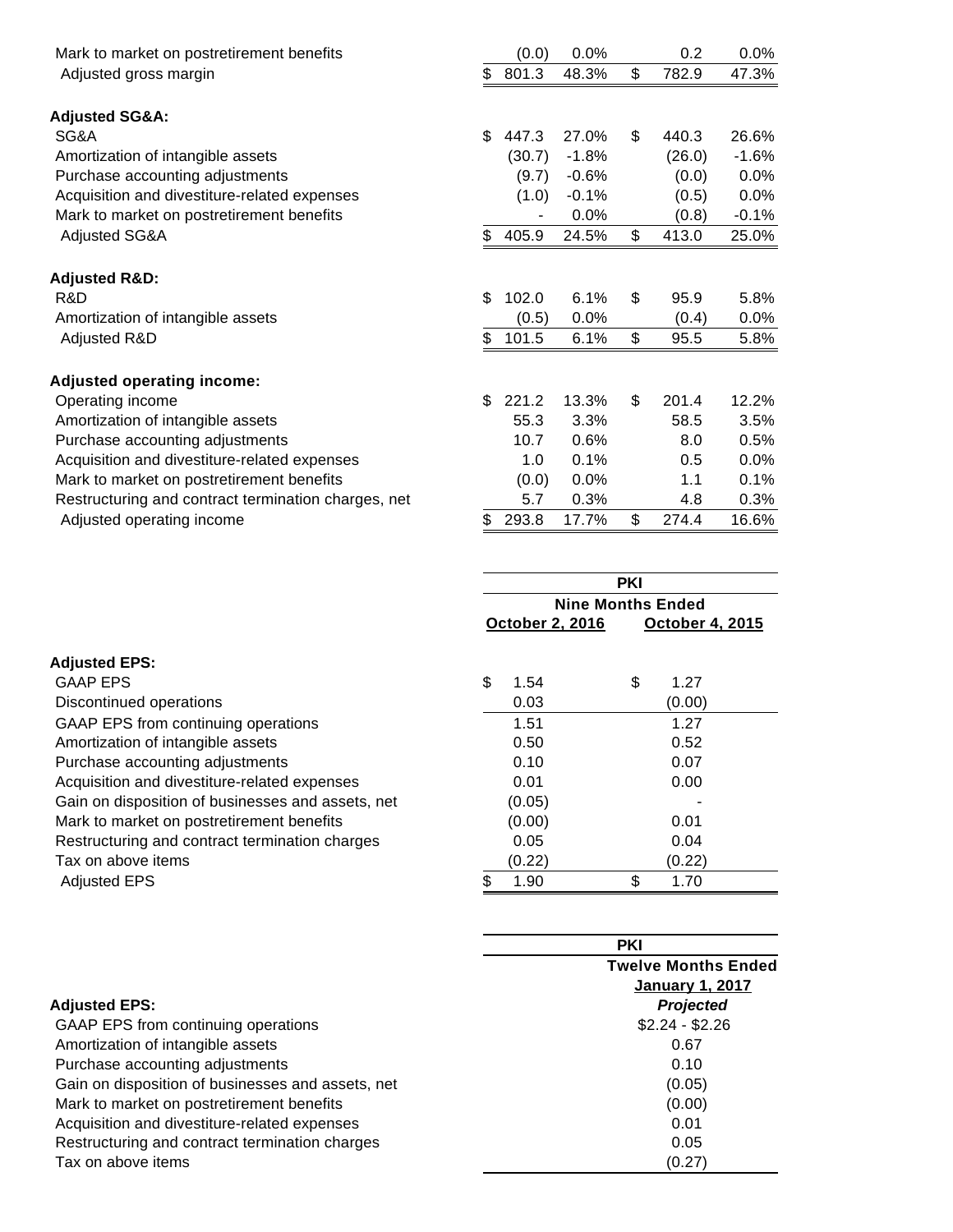|                                                     |                          | <b>Human Health</b>      |       |    |                             |       |
|-----------------------------------------------------|--------------------------|--------------------------|-------|----|-----------------------------|-------|
|                                                     |                          | <b>Nine Months Ended</b> |       |    |                             |       |
|                                                     |                          | October 2, 2016          |       |    | October 4, 2015             |       |
| <b>Adjusted revenue:</b>                            |                          |                          |       |    |                             |       |
| Revenue                                             |                          | \$1,024.2                |       | \$ | 1,011.2                     |       |
| Purchase accounting adjustments                     |                          | 0.5                      |       |    | 0.6                         |       |
| Adjusted revenue                                    |                          | \$1,024.7                |       |    | \$1,011.8                   |       |
| <b>Adjusted operating income:</b>                   |                          |                          |       |    |                             |       |
| Operating income                                    | \$                       | 176.9                    | 17.3% | \$ | 179.6                       | 17.8% |
| Amortization of intangible assets                   |                          | 41.1                     | 4.0%  |    | 46.0                        | 4.6%  |
| Purchase accounting adjustments                     |                          | 10.3                     | 1.0%  |    | 0.7                         | 0.1%  |
| Acquisition and divestiture-related expenses        |                          | 0.9                      | 0.1%  |    | 0.3                         | 0.0%  |
| Restructuring and contract termination charges, net |                          | 4.7                      | 0.5%  |    | 2.0                         | 0.2%  |
| Adjusted operating income                           | \$                       | 233.9                    | 22.8% | \$ | 228.6                       | 22.6% |
|                                                     |                          |                          |       |    |                             |       |
|                                                     |                          |                          |       |    | <b>Environmental Health</b> |       |
|                                                     | <b>Nine Months Ended</b> |                          |       |    |                             |       |
|                                                     |                          | October 2, 2016          |       |    | October 4, 2015             |       |
| Revenue:                                            |                          |                          |       |    |                             |       |
| Revenue                                             | \$                       | 635.2                    |       | \$ | 643.1                       |       |
| <b>Adjusted operating income:</b>                   |                          |                          |       |    |                             |       |
| Operating income                                    | \$                       | 78.9                     | 12.4% | \$ | 53.6                        | 8.3%  |
| Amortization of intangible assets                   |                          | 14.1                     | 2.2%  |    | 12.5                        | 1.9%  |
| Purchase accounting adjustments                     |                          | 0.4                      | 0.1%  |    | 7.3                         | 1.1%  |
| Acquisition and divestiture-related expenses        |                          | 0.1                      | 0.0%  |    | 0.2                         | 0.0%  |
| Restructuring and contract termination charges, net |                          | 1.0                      | 0.2%  |    | 2.8                         | 0.4%  |

Adjusted operating income  $$ 94.5 14.9\% $ 76.4 11.9\%$ 

# **(1) amounts may not sum due to rounding**

# **PerkinElmer, Inc. and Subsidiaries RECONCILIATION OF GAAP TO NON-GAAP FINANCIAL MEASURES (1)**

|                                                                                               | <b>PKI</b><br><b>Three Months Ended</b><br><b>October 2, 2016</b> |
|-----------------------------------------------------------------------------------------------|-------------------------------------------------------------------|
| Organic revenue growth:                                                                       |                                                                   |
| Reported revenue growth                                                                       | $-3%$                                                             |
| Less: effect of foreign exchange rates                                                        | $0\%$                                                             |
| Less: effect of acquisitions including purchase accounting adjustments and impact of divested |                                                                   |
| businesses                                                                                    | $-1%$                                                             |
| Organic revenue growth                                                                        | $-2%$                                                             |

**Human Health Three Months Ended October 2, 2016**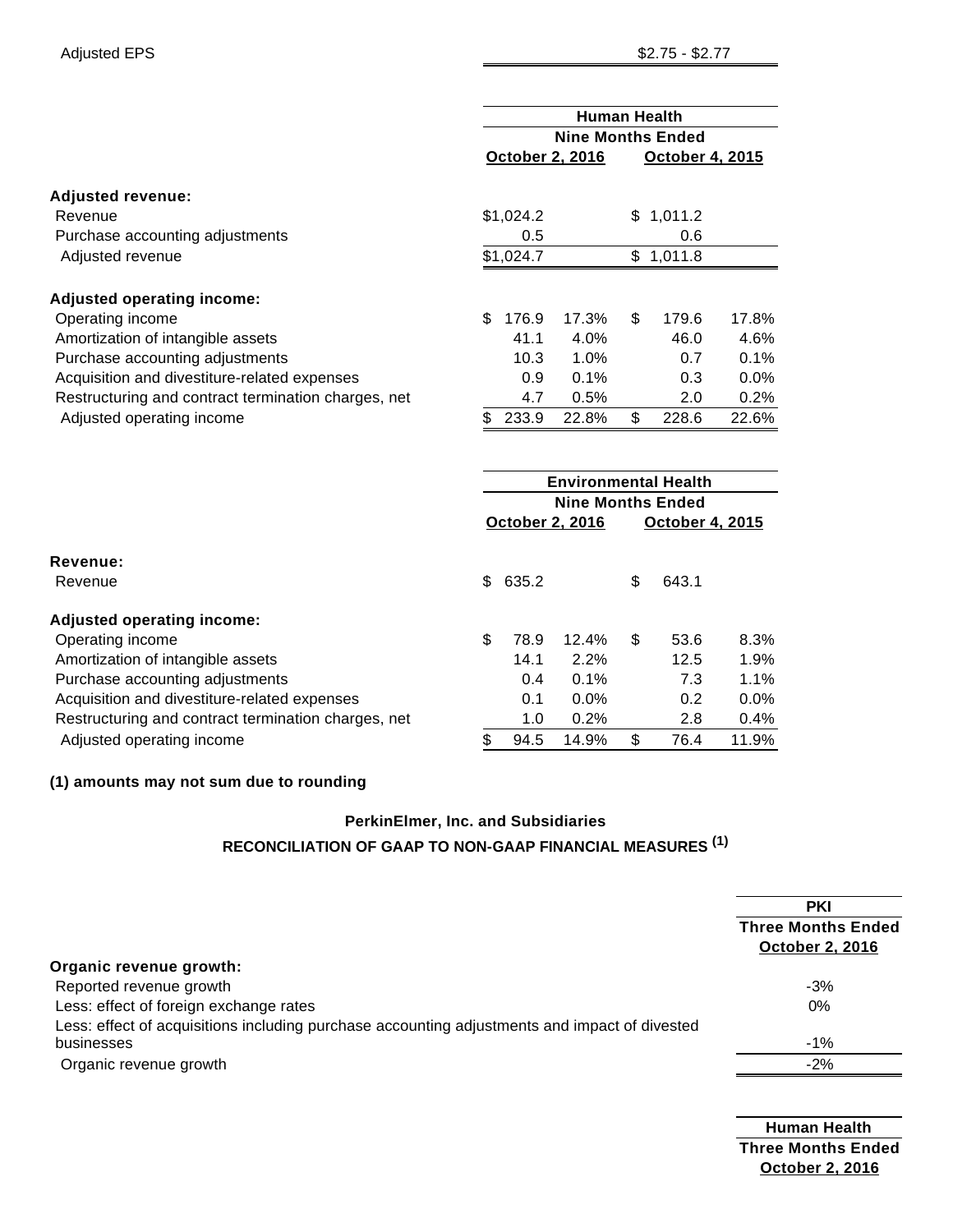| Organic revenue growth:                                                                       |       |
|-----------------------------------------------------------------------------------------------|-------|
| Reported revenue growth                                                                       | $-2%$ |
| Less: effect of foreign exchange rates                                                        | $0\%$ |
| Less: effect of acquisitions including purchase accounting adjustments and impact of divested |       |
| businesses                                                                                    | $-2%$ |
| Organic revenue growth                                                                        | $0\%$ |
|                                                                                               |       |

|                                                                                               | <b>Environmental Health</b>                         |  |
|-----------------------------------------------------------------------------------------------|-----------------------------------------------------|--|
|                                                                                               | <b>Three Months Ended</b><br><b>October 2, 2016</b> |  |
| Organic revenue growth:                                                                       |                                                     |  |
| Reported revenue growth                                                                       | $-5%$                                               |  |
| Less: effect of foreign exchange rates                                                        | $-1%$                                               |  |
| Less: effect of acquisitions including purchase accounting adjustments and impact of divested |                                                     |  |
| businesses                                                                                    | 1%                                                  |  |
| Organic revenue growth                                                                        | -5%                                                 |  |
|                                                                                               |                                                     |  |

#### **(1) amounts may not sum due to rounding**

#### **Explanation of Non-GAAP Financial Measures**

We report our financial results in accordance with U. S. generally accepted accounting principles ("GAAP"). However, management believes that, in order to more fully understand our short-term and long-term financial and operational trends, investors may wish to consider the impact of certain non-cash, non-recurring or other items, which result from facts and circumstances that vary in frequency and impact on continuing operations. Accordingly, we present non-GAAP financial measures as a supplement to the financial measures we present in accordance with GAAP. These non-GAAP financial measures provide management with additional means to understand and evaluate the operating results and trends in our ongoing business by adjusting for certain non-cash expenses and other items that management believes might otherwise make comparisons of our ongoing business with prior periods more difficult, obscure trends in ongoing operations, or reduce management's ability to make useful forecasts. Management believes these non-GAAP financial measures provide additional means of evaluating period-over-period operating performance. In addition, management understands that some investors and financial analysts find this information helpful in analyzing our financial and operational performance and comparing this performance to our peers and competitors.

We use the term "adjusted revenue" to refer to GAAP revenue, including purchase accounting adjustments for revenue from contracts acquired in acquisitions that will not be fully recognized due to accounting rules. We use the related term "adjusted revenue growth" to refer to the measure of comparing current period adjusted revenue with the corresponding period of the prior year.

We use the term "organic revenue" to refer to GAAP revenue, excluding the effect of foreign currency changes and acquisitions, and including purchase accounting adjustments for revenue from contracts acquired in acquisitions that will not be fully recognized due to accounting rules. We also exclude the impact of sales from divested businesses by deducting the effects of divested business revenue from the current and prior periods. We use the related term "organic revenue growth" to refer to the measure of comparing current period organic revenue with the corresponding period of the prior year.

We use the term "adjusted gross margin" to refer to GAAP gross margin, excluding amortization of intangible assets, inventory fair value adjustments related to business acquisitions, and including purchase accounting adjustments for revenue from contracts acquired in acquisitions that will not be fully recognized due to business combination accounting rules. We also exclude adjustments for mark-to-market accounting on post-retirement benefits, therefore only our projected costs have been used to calculate our non-GAAP measure. We use the related term "adjusted gross margin percentage" to refer to adjusted gross margin as a percentage of adjusted revenue.

We use the term "adjusted SG&A expense" to refer to GAAP SG&A expense, excluding amortization of intangible assets, purchase accounting adjustments, acquisition and divestiture-related expenses, significant litigation matters and significant environmental charges. We also exclude adjustments for mark-to-market accounting on post-retirement benefits, therefore only our projected costs have been used to calculate our non-GAAP measure. We use the related term "adjusted SG&A percentage" to refer to adjusted SG&A expense as a percentage of adjusted revenue.

We use the term "adjusted R&D expense" to refer to GAAP R&D expense, excluding amortization of intangible assets. We use the related term "adjusted R&D percentage" to refer to adjusted R&D expense as a percentage of adjusted revenue.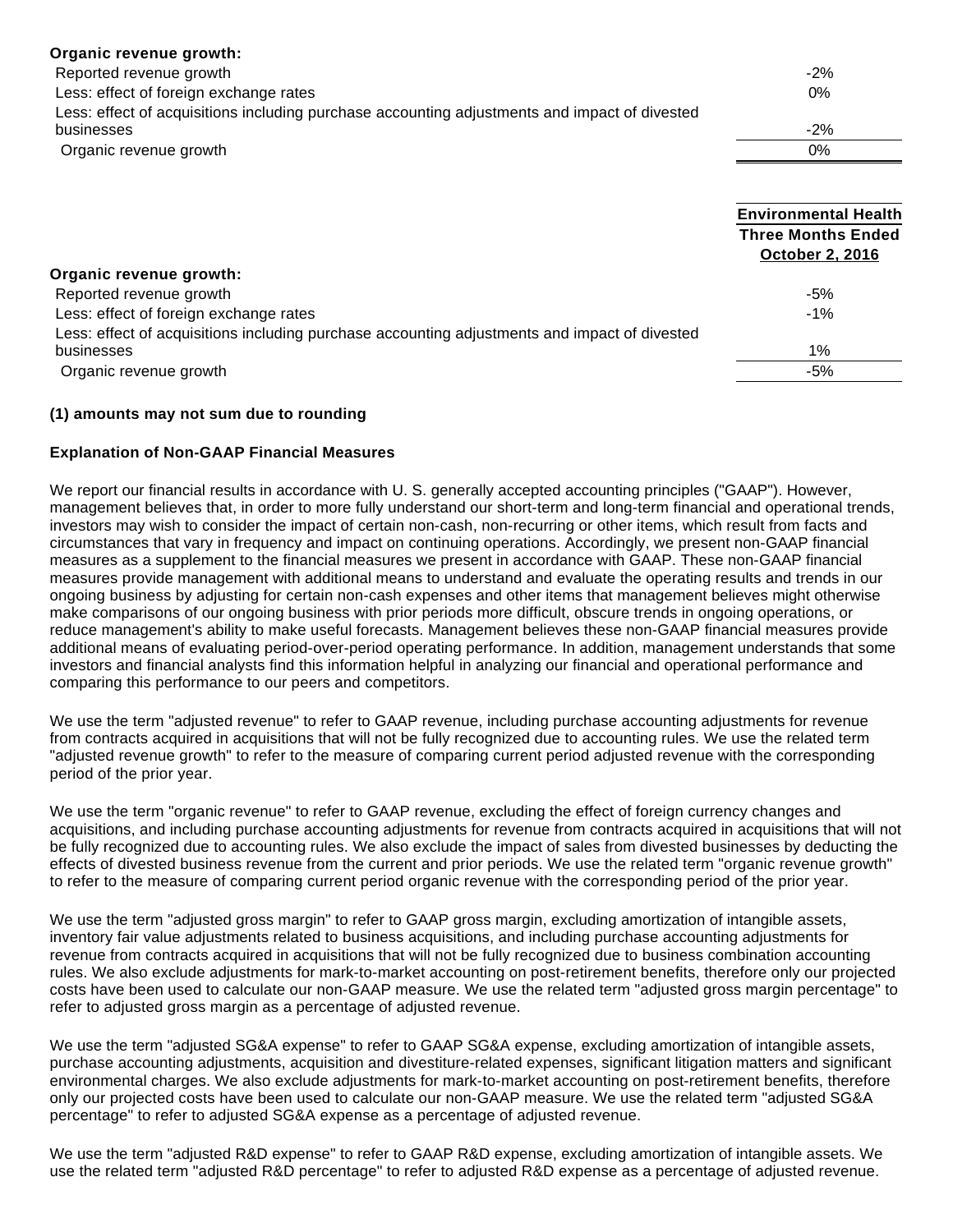We use the term "adjusted operating income," to refer to GAAP operating income, including revenue from contracts acquired in acquisitions that will not be fully recognized due to accounting rules, and excluding amortization of intangible assets, other purchase accounting adjustments, acquisition and divestiture-related expenses, significant litigation matters, significant environmental charges, and restructuring and contract termination charges. We also exclude adjustments for mark-to-market accounting on post-retirement benefits, therefore only our projected costs have been used to calculate our non-GAAP measure. We use the related terms "adjusted operating profit percentage," "adjusted operating profit margin," or "adjusted operating margin" to refer to adjusted operating income as a percentage of adjusted revenue.

We use the term "adjusted earnings per share," or "adjusted EPS," to refer to GAAP earnings per share, including revenue from contracts acquired in acquisitions that will not be fully recognized due to accounting rules, and excluding discontinued operations, amortization of intangible assets, other purchase accounting adjustments, acquisition and divestiture-related expenses, significant litigation matters, significant environmental charges, gain on disposition of businesses and assets, net, and restructuring and contract termination charges. We also exclude adjustments for mark-to-market accounting on postretirement benefits, therefore only our projected costs have been used to calculate our non-GAAP measure. We also adjust for any tax impact related to the above items.

Management includes or excludes the effect of each of the items identified below in the applicable non-GAAP financial measure referenced above for the reasons set forth below with respect to that item:

- Amortization of intangible assets— purchased intangible assets are amortized over their estimated useful lives and generally cannot be changed or influenced by management after the acquisition. Accordingly, this item is not considered by management in making operating decisions. Management does not believe such charges accurately reflect the performance of our ongoing operations for the period in which such charges are incurred.
- Revenue from contracts acquired in acquisitions that will not be fully recognized due to accounting rules—accounting rules require us to account for the fair value of revenue from contracts assumed in connection with our acquisitions. As a result, our GAAP results reflect the fair value of those revenues, which is not the same as the revenue that otherwise would have been recorded by the acquired entity. We include such revenue in our non-GAAP measures because we believe the fair value of such revenue does not accurately reflect the performance of our ongoing operations for the period in which such revenue is recorded.
- Other purchase accounting adjustments—accounting rules require us to adjust various balance sheet accounts, including inventory and deferred rent balances to fair value at the time of the acquisition. As a result, the expenses for these items in our GAAP results are not the same as what would have been recorded by the acquired entity. Accounting rules also require us to estimate the fair value of contingent consideration at the time of the acquisition, and any subsequent changes to the estimate or payment of the contingent consideration and purchase accounting adjustments are charged to expense or income. We exclude the impact of any changes to contingent consideration from our non-GAAP measures because we believe these expenses or benefits do not accurately reflect the performance of our ongoing operations for the period in which such expenses or benefits are recorded.
- Acquisition and divestiture-related expenses—we incur legal, due diligence, and other costs related to acquisitions and divestitures. We exclude these expenses from our non-GAAP measures because we believe they do not reflect the performance of our ongoing operations.
- Restructuring and contract termination charges—restructuring and contract termination expenses consist of employee severance and other exit costs as well as the cost of terminating certain lease agreements or contracts. Management does not believe such costs accurately reflect the performance of our ongoing operations for the period in which such costs are reported.
- Adjustments for mark-to-market accounting on post-retirement benefits—we exclude adjustments for mark-to-market accounting on post-retirement benefits, therefore only our projected costs have been used to calculate our non-GAAP measures. We exclude these adjustments because they do not represent what we believe our investors consider to be costs of producing our products, investments in technology and production, and costs to support our internal operating structure.
- Significant litigation matters—we incurred expenses related to significant litigation matters. Management does not believe such charges accurately reflect the performance of our ongoing operations for the periods in which such charges were incurred.
- Significant environmental charges—we incurred expenses related to significant environmental charges. Management does not believe such charges accurately reflect the performance of our ongoing operations for the periods in which such charges were incurred.
- Gain on disposition of businesses and assets, net—we exclude the impact of gains or losses from the disposition of businesses and assets from our adjusted earnings per share. Management does not believe such gains or losses accurately reflect the performance of our ongoing operations for the period in which such gains or losses are